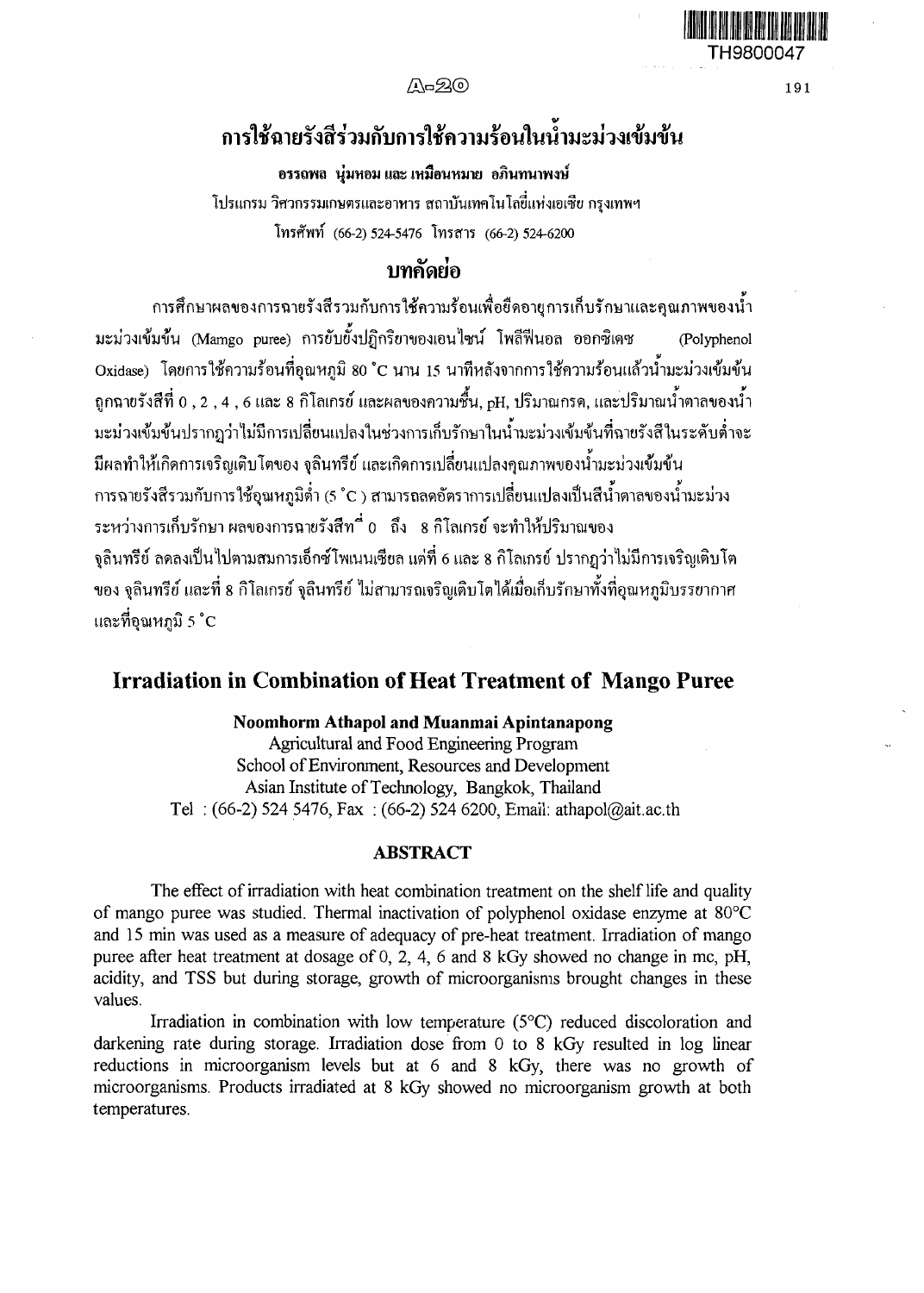#### A-20

#### **INTRODUCTION**

**The leading mango cultivars in Thailand are Okrong, Rad, Namdokmai, Nang** Klangwan, Tongdum, and Kaew (Vangnai et al., 1984). Mangoes are processed into puree **for remanufacturing into finished products such as nectar, juice, squash, jams, jellies and dehydrated products. Preservation of puree facilitates availability of mango, though in a derived form, throughout the year, which could be used for processing into other products.** The storage of puree is economical compared to the cost of storing the fresh mangoes, **except those that are dehydrated.**

**Low level gamma irradiation has proved to be an effective technique to extend the** shelf life of tropical fruits such as mango, banana and papaya. But not much research has been undertaken on irradiation of mango puree. Irradiation treatment is not very effective on **liquid products but mango puree is considered as thick liquid (17-20 °Brix) and could be** treated by irradiation. Lodge et al. (1985) irradiated frozen (-18 °C) de-seeded Kiwifruit pulp *(Actinida deliciosa)* **at a dose of 1 kGy and stored at -18 °c. Irradiation resulted in a 2.11 logio reduction in aerobic plate count (APC). No significant differences in physical, chemical and sensorial properties between irradiated and nonirradiated pulps were observed over 6** months of storage. They further reported that three days frozen storage (-18 °C) following **irradiation resulted in an APC of only 0.89 log<sub>10</sub> higher than 6 months frozen storage without** irradiation. Some reports about the effects of gamma radiation and refrigeration of guava **puree concentrate showed that nonirradiated canned guava puree spoiled after 2 days at 24 °c and 4 to 6 days at 7.2 °c. The storage life of guava puree irradiated at 1 kGy was extended 4 to 6 days when stored at 24 °c, and still longer when stored at 7.2 °c. Irradiation with 5 and 10 kGy increased the cell counts in samples stored at 24 °c, but decreased with storage at 7.2 °c.**

The problem is not only of shelf life. Browning reaction or discoloration of mango during processing occurs seriously when the tissue is injured, peeled or diseased. This **reaction is due to the conversion of phenolic compounds to quinones by polyphenol oxidase** (E.c. **1.10.3.1), then undergoing polymerization to impact brown discoloration. Park et ฟ. (1980) extracted polyphenol oxidase (PPO) from mango** *(Mangifera indica* **var. Harden)** and investigated in order to use it in mango processing. The optimum pH of the enzyme was **5.6-6.0. For heat inactivation, half-activity of the enzyme was lost after 2.1 and 4.0 min of treatment at 85 and 80 °c, respectively.**

Nair et al. (1972) studied the effect of polyphenol oxidase activity on irradiated **mango and found considerable increase in polyphenol oxidase activity with an increase of irradiation dose from 1 to 2 kGy. Thomas and Janave (1975) concluded that irradiation** injuries of skin and pulp increased with increasing doses and prolonged storage period due to **increased polyphenol oxidase activity.**

**Pre-heat treatment should be done before irradiation to inactivate polyphenol oxidase due to considerable increase in its activity with an increase of irradiation dose; However, discoloration of mango puree may not occur from only enzymatic browning reaction, as nonenzymatic browning mechanism can cause darkening of the product during storage.**

**Therefore, this study aimed at investigating the possibility of using combined** irradiation and heat treatment in prolonging the market life of mango puree. Thermal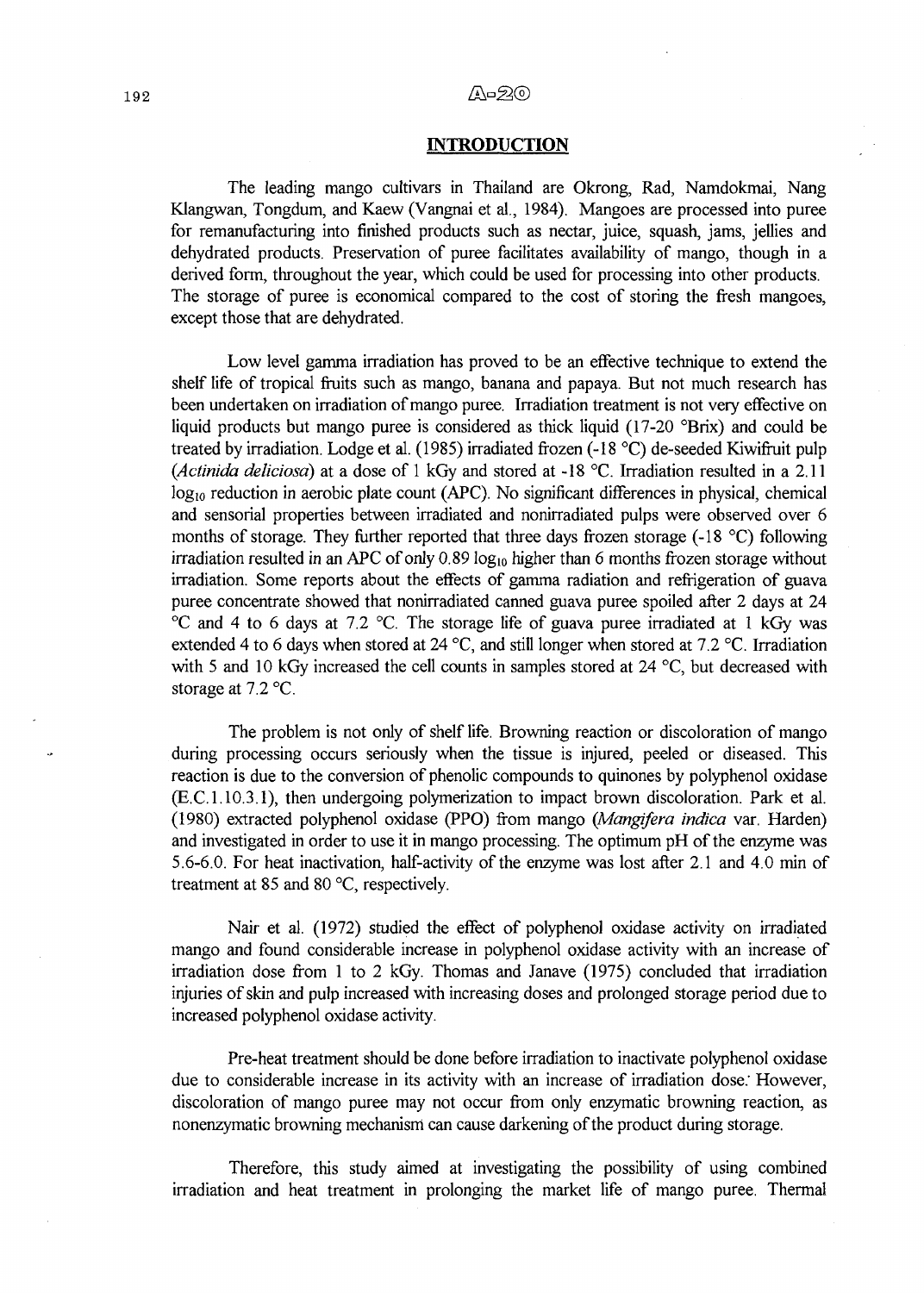inactivation of polyphenol oxidase, quality attributes, discoloration and microbiological level **were investigated and compared during storage at ambient and refrigerated temperatures.**

#### **MATERIALS AND METHODS**

#### **Mango Puree Preparation**

**Unripe, matured mangoes** *(Magnifera indica L.* **var. Kaew) were ripened with calcium carbide. Ripe mangoes were washed, sliced into pieces with a stainless steel knife** and seed was removed. Pieces of mangoes were put into pulp-finisher machine. Puree **samples were packed in 16X150 mm test tubes.**

## **Thermal Inactivation of Polyphenol Oxidase Enzyme in Mango**

**Thermal inactivation of polyphenol oxidase enzyme was investigated and used as the** measure of the adequacy of pre-heat treatment. Mango puree was put in 16X150 mm test tubes and heated in a water bath at 60, 70, 80 and 90 °C. After various heating intervals, polyphenol oxidase activity in the extract was detected spectrophotometrically at 25 °C with **a visible spectrophotometer (UNICAM 8620 UV/VIS, Japan). The absorbance at 470 nm was recorded at every 2 min interval for 10 min. Blanks were prepared without the addition** of guaiacol and  $H_2O_2$  (Ranganna, 1986).

One unit of activity is defined as a change in absorbance of 0.001 per min (Hemeda & Klein, 1990). Log of activities at various temperatures was plotted against pre-heating times to present the thermal resistance curve of the crude enzyme extract.

#### **Irradiation of Mango Puree**

**Mango puree samples were heated at 80 °C for 15 min (which was selected from the previous experiment) to inactivate polyphenol oxidase enzyme. Mango puree packed in test tubes were arranged in the racks and W'ere placed inside the irradiation chamber. The samples** have been irradiated at minimum requested doses of 0, 2, 4, 6, and 8 kGy at the Office of **Atomic Energy for Peace, Bangkok, Thailand, by using Gammacell 220. After irradiation, the samples were analyzed for chemical and microbiological characteristics, and stored at** ambient and 5 °C conditions.

#### **Physical and Chemical Analyses**

The moisture content was determined by oven drying method at temperature of 50 **๐c (Ranganna, 1986). Titrable acidity was determined by titrating sample solutions against standard 0.1 N NaOH using a few drops of phenolphthalein as indicator and calculated as % anhydrous citric acid (Ranganna, 1986).**

**Total soluble solids (TSS) content was recorded as °Brix by using an Abbe refractometer (AOAC, 1984). The pH was measured by immersing the electrode into the puree (AOAC, 1984). The pH meter was calibrated using 4 and 7 pH buffer.**

**Hunter L, a and b values were determined using a Color and Color Difference Meter (Denshoku, Model TC P-III, Japan) which was standardized against a white plate. Color** measurements (as Hunter L, a, and b) were recorded by placing the sample on the top of the **optical unit.**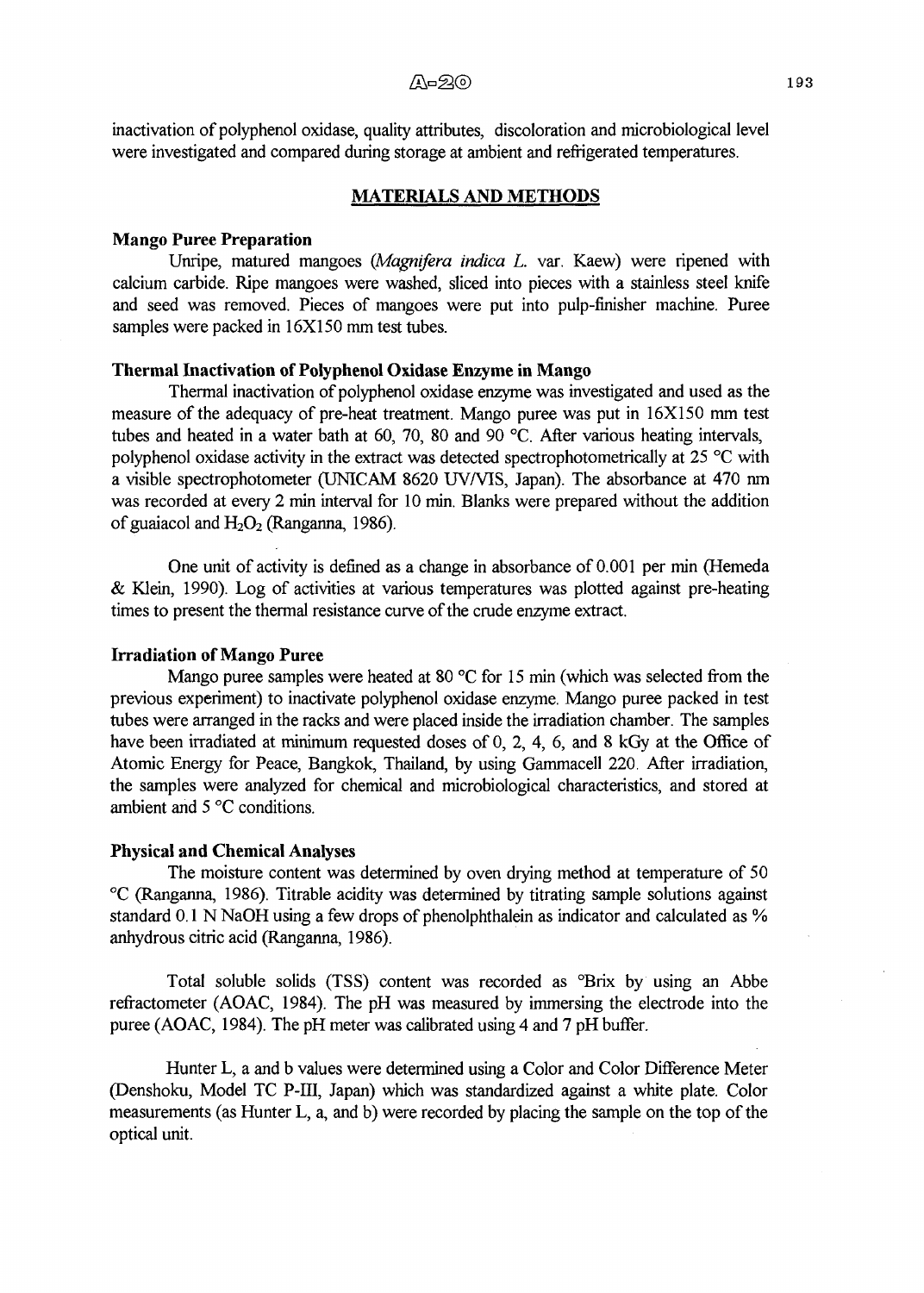#### **Microbiological Method**

**Viable microorganisms were enumerated by using aerobic plate count (APC) technique. The number of colony forming units (cfu) on each plate were counted and presented as cfu/g of the sample.**

## **RESULTS AND DISCUSSION**

#### **Thermal Inactivation of Polyphenol Oxidase Enzyme in Mango Puree**

Polyphenol oxidase enzyme was used as an index of adequacy of pre-heating time **because of its relatively higher thermal stability over other plant enzymes. Fig. 1 shows the results of heat inactivation of polyphenol oxidase enzyme as % relative activity at 60, 70, 80** and 90 °C. When the logarithm of the relative activities was plotted against time interval of **heat treatment, the lines were obtained with slope dependent on temperature as shown in Fig.2. The rate of thermal inactivation was proportional to increasing temperature and** enzyme activity lost rapidly at 80 and 90 °C. The observed temperature and time of **inactivation were 80°c and 15 min.**

# **Physical and Chemical Analyses**

**The average moisture content, pH, acidity and TSS of the mango puree were 81.76** %, 4.55, 0.072 % and 17.43 °Brix, respectively. They were heated at 80 °C for 15 min and **irradiated at different dosage ranging from 0, 2, 4, 6 and 8 kGy. There was no change in moisture content, pH, acidity and total soluble solids after irradiation at different dosages. The products kept at ambient temperature for 60 days of storage tended to have lower pH** and higher acidity than those kept at 5 °C. After 60 days of storage at 5 °C, TSS of puree **remained constant, while at ambient temperature, there was slight decrease in 2 kGy samples.**

**The effect of irradiation on mango puree color value (Hunter L, a, b, and angle) is illustrated in Fig. 3. Statistically, Hunter L and b values did not change with increasing irradiation dose but changed significantly with storage time and temperature (Table 1 & 2). Lightness and yellowness of puree products decreased with storage time. The lightness and** yellowness of samples kept at 5 °C were found to be higher than at ambient temperature. **Browning reaction directly affected the color of mango puree.**

**Hunter a and angle (tan'l(a/b)) values changed significantly with irradiation dose, storage time and temperature. Increase in irradiation dosages, storage time and temperature caused more angle value, while Hunter a value increased with irradiation dose but decreased with storage time and temperature.**

**Discoloration or darkening of mango puree occurred from nonenzymatic browning reaction during storage. Visual observation exhibited that the discoloration occurred from the** top of the puree. At the top of test tube, mango puree was exposed directly to the air that remained in the head space of test tube. The results showed that oxidative type of browning **reactions could occur.**

**The appearance of mango puree product is very important, pre-heat treatment can reduce discoloration of the product during processing. But during storage at ambient temperature, color change occurred faster than those that were stored** *at* **5 °c. Thus irradiation in combination with low temperature can preserve this product more effectively than when applied alone.**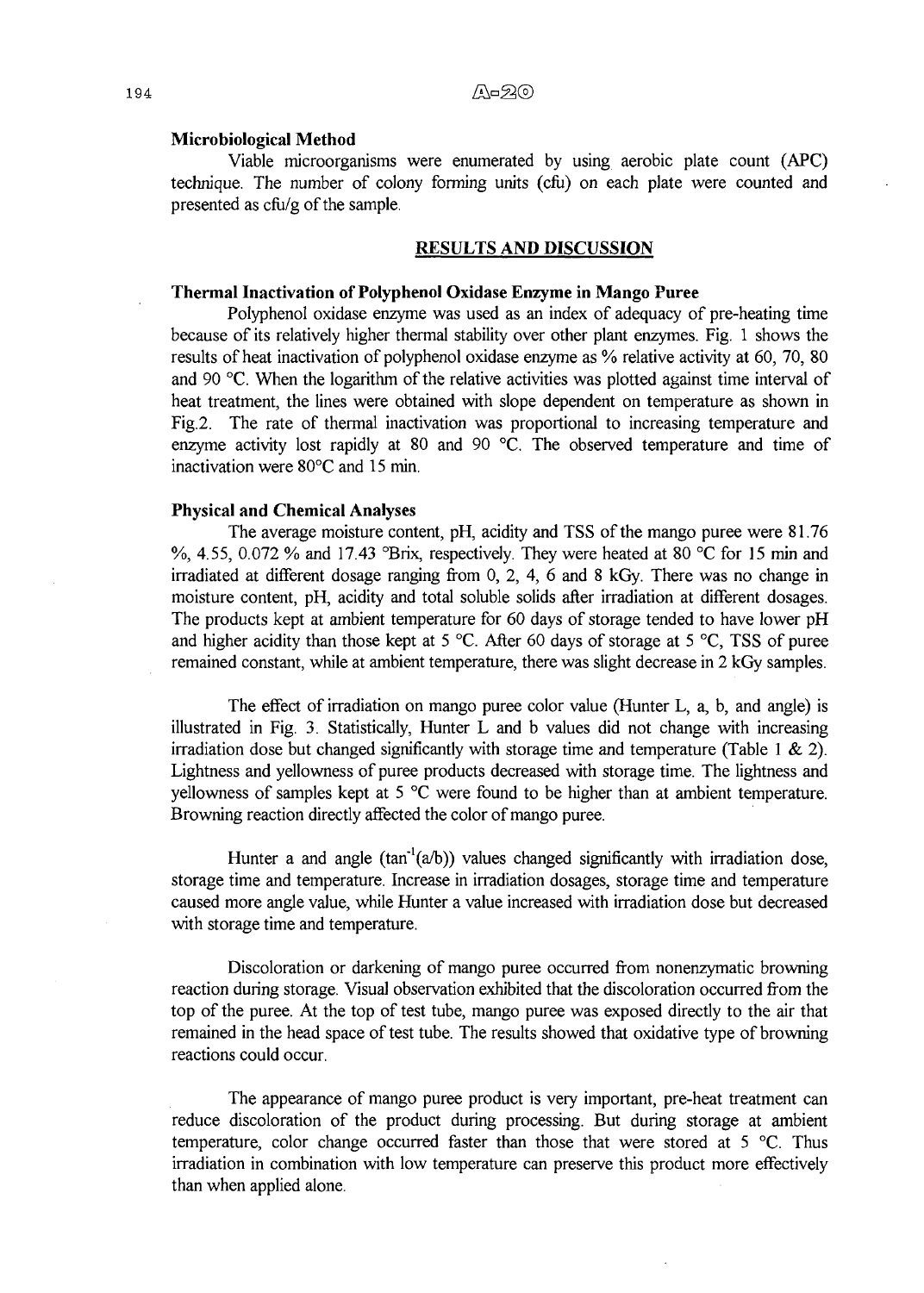#### **Microbiological Analyses**

Results of microbiological analyses for this experiment are shown in Table 3. The initial microbiological quality of the puree was poor with about  $7 \times 10^6$  cfu/g. Increasing the **radiation dose between 0 to 8 kGy resulted in approximately log linear reductions in microorganism levels. APCs were reduced 2.3 log cycles in pre-heat treatment step and 1.02** and 0.26 log cycles at irradiation dose of 2 and 4 kGy, respectively. At 6 and 8 kGy, there **was no growth of microorganisms. Most of colony forming units were found to be yeasts. Yeasts could be more radio-resistant than molds.**

The growth of microorganisms was observed. Controlled samples that were not **irradiated spoiled within 2 days at ambient temperature. In the control samples that were stored at 5°c, APCs increased 0.34 log cycles at 60 days of storage. Sample was fermented within one day after being removed from refrigerator. At 60 days of storage, the irradiated** products that were kept at ambient temperature had higher amount of microorganisms than those that were kept at 5 °C. However, at 8 kGy there was no growth of microorganisms for **both ambient and refrigerated temperature.**

## **CONCLUSIONS**

To reduce discoloration of mango puree during processing, selected temperature and time for pre-heat treatment were 80 °C and 15 min. After irradiation there was no change of pH, acidity, and TSS at different dosages. During storage, changes of these values were occurred at low level of irradiation doses due to the growth of microorganisms in the **product. Irradiation with low temperature storage can reduce the change in quality attributes. Pre-heat treatment can reduce discoloration of the product during processing. But during storage at ambient temperature, color change occurred faster than those that stored at 5 ๐c. Thus irradiation in combination with low temperature can preserve this product more effective than that of done.**

**The initial microbiological quality of the puree was about 7 X 106 cfu/g. Increasing the radiation dose between 0 to 8 kGy resulted in approximately log linear reductions in microorganism levels. Most of colony forming units were found to be yeasts. At 60 days of** storage, the products kept at ambient temperature had higher amount of microorganisms **than those that kept at 5°c. At 8 kGy there was no growth o f microorganisms for both ambient and refrigerated temperature. Therefore, irradiation with low temperature storage** can be promising in prolonging the shelf life of mango puree product.

#### **REFERENCES**

Aoac. 1984. Official Methods of Analysis. 14 th ed., Association of Official Analytical **Chemists, Washington, DC.**

**Bolin, H R. and Steele, R.J. 1987. Nonenzymatic browning in dried apples during storage. J. Food Sci. 52:1654-1657.**

Hemeda, H.M. and Klein, B.P. 1991. Inactivation and regeneration of peroxidase activity in **vegetable extracts treated with antioxidants. J. Food Sci. 56(1):68.**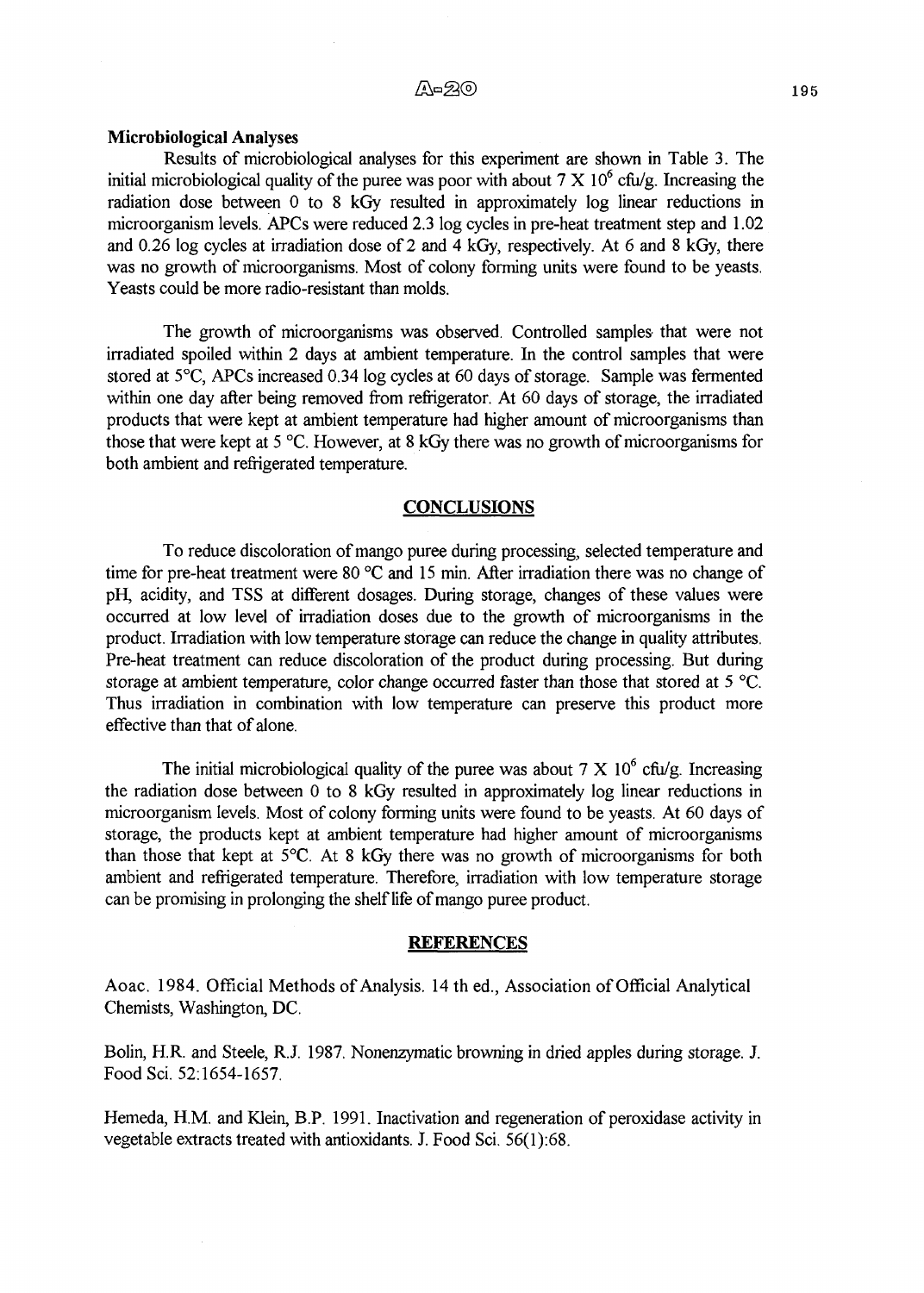Lodge, N. Hogg, M.G. and Fletcher, G.C. 1985. Gamma irradiation of frozen kiwifruit pulp. **J. Food Sci. 50:1224-1226.**

Nair, P.M. and Thomas, P. 1973. Studies of sprout inhibition of onions and potatoes and delayed ripening of bananas and mangoes by gamma irradiation, "Radiation Preservation of **Food, IAEA, Vienna.**

**Park, Y.K., Sato, H.H., Almeida, T.D. and Moretti, R.H. 1980. Polyphenol oxidase of mango. J. Food Sci. 45:1619-1621.**

Ranganna, S. 1986. Handbook of Analysis and Quality Control for Fruit and Vegetable **Product. 2nd edn., Tata McGraw Hill Publishing Co. New Delhi.**

Thomas, P. and Janave, M.E. 1975. Effect of gamma irradiation and storage temperature on **carotenoids and ascorbic acid content of mangoes on ripening. J. Sci. Food Agric. 26:1503.**

**Vangnai, V. 1984. Commercial mango cultivars in ASEAN. In Mango : Fruit Development, Post harvest Physiology and Marketing in ASEAN. ASEAN Food Handling Bureau, Kuala Lumpur, Malaysia.**

#### **ACKNOWLEDGEMENTS**

The authors wish to acknowledge the JOINT FAO/IEAE Division of the Nuclear **Techniques in Food and Agriculture, Wagremerstrasse 5, P.O. Box 100, A-1400 Vienna, Austria, for sponsoring the project and providing necessary information whenever requested. The authors also would extend their thanks to the IEAE office in Bangkok for their support during the research.**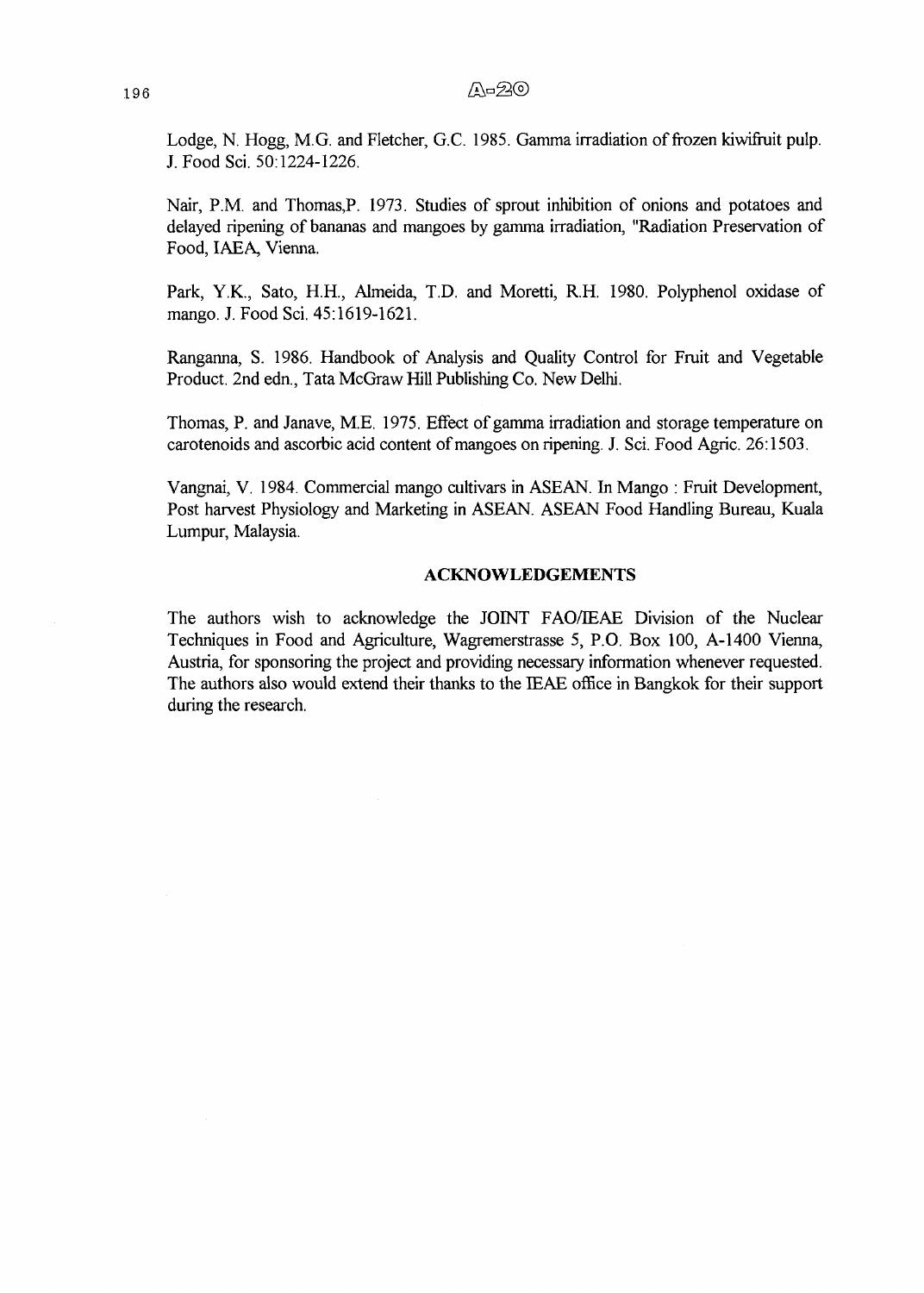| Irradiation.<br>Doses<br>(kGy) | Hunter L Value                |                          |                                                          | Hunter a Value   |                                          |                             |
|--------------------------------|-------------------------------|--------------------------|----------------------------------------------------------|------------------|------------------------------------------|-----------------------------|
|                                | $0\:\mathrm{day}$             | 60 days<br>at<br>ambient | 60 days<br>$\operatorname{\mathsf{at}}$<br>$5^{\circ}$ C | 0 <sub>day</sub> | 60 days<br>at<br>ambient<br>$\mathbf{r}$ | 60<br>$\rm days$<br>at 5 °C |
| Control                        | 41.63                         | $\star$                  | $\ddot{\bullet}$                                         | 9.71             | $\pmb{\ast}$                             | $\star$                     |
| $\pmb{0}$                      | 40.82                         | $\ddagger$               | 35.45                                                    | 9.62             | $\ddot{\phantom{a}}$                     | 8.48                        |
| $\mathbf 2$                    | 41.88                         | 30.64                    | 36.20                                                    | 9.72             | 6.95                                     | 8.48                        |
| 4                              | 41.13                         | 31.16                    | 36.46                                                    | 8.96             | 8.04                                     | 8.84                        |
|                                | 42.26<br>$\ddot{\phantom{0}}$ | 29.42                    | 36.29                                                    | 9.92             | 7.91                                     | 9.45                        |
| $\boldsymbol{6}$               |                               |                          |                                                          |                  |                                          | $\sim$                      |
| $\pmb{8}$                      | 41.54                         | 30.73                    | 36.02                                                    | 9.95             | 8.24                                     | 9.09                        |

 $\sim 10^6$ 

# **Table 1. Effect of irradiation doses, storage period and temperature on Hunter L and a of mango puree.**

 $\sim$ 

 $\overline{\phantom{a}}$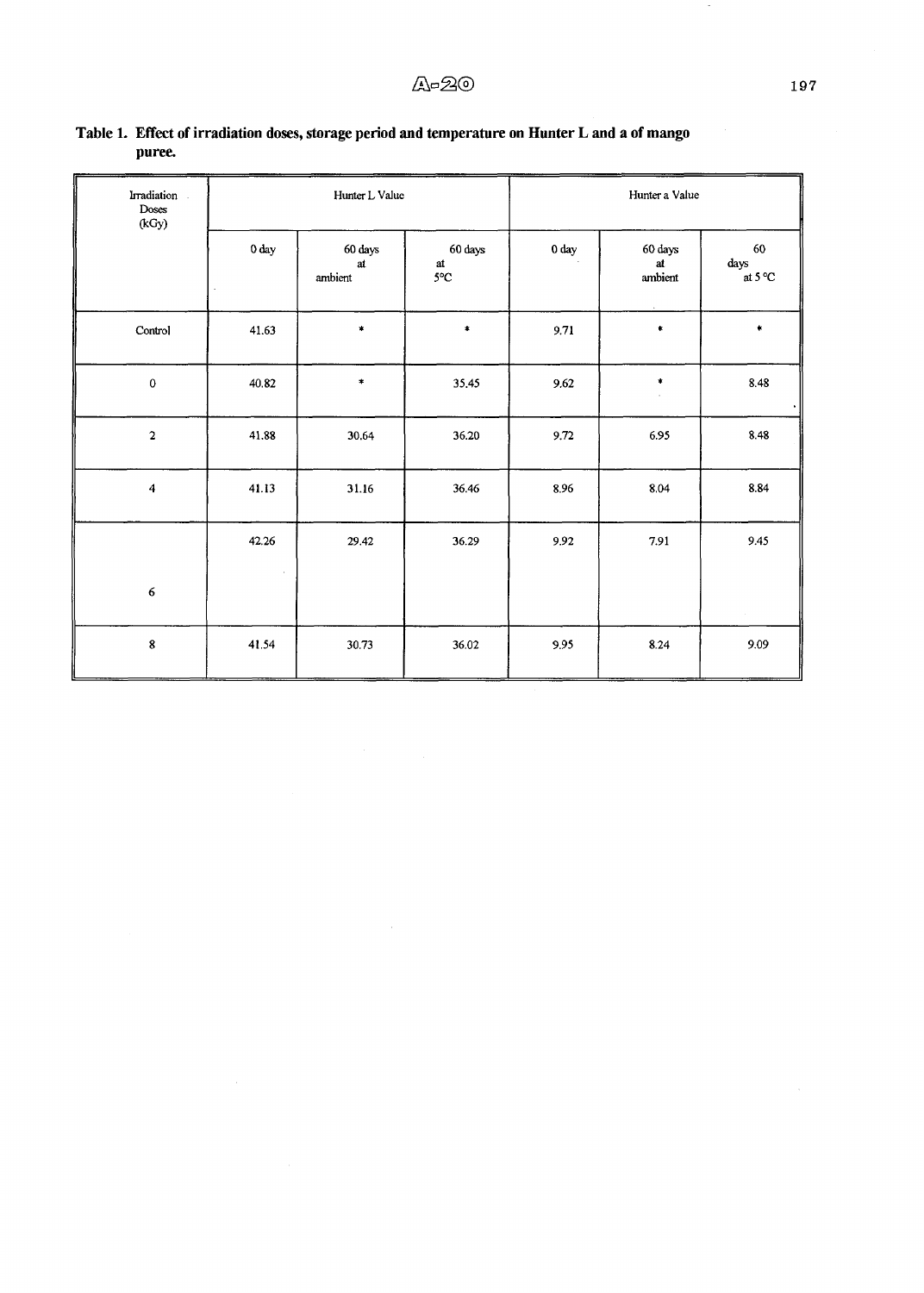$\overline{a}$ 

| Irradiation<br>Doses<br>(kGy) | Hunter b Value |                          |                             | Angle Value |                          |                   |
|-------------------------------|----------------|--------------------------|-----------------------------|-------------|--------------------------|-------------------|
|                               | 0 day          | 60 days<br>at<br>ambient | 60 days<br>at $5^{\circ}$ C | 0 day       | 60 days<br>at<br>ambient | 60 days<br>at 5°C |
| Control                       | 26.31          | $\ast$                   | ۰                           | 20.26       | $\ast$                   | $\ast$            |
| $\pmb{0}$                     | 25.28          | $\ast$                   | 21.01                       | 20.83       | $\pmb{\ast}$             | 22.03             |
| 2                             | 25.95          | 17.11                    | 21.86                       | 20.54       | 22.19                    | 21.22             |
| $\overline{4}$                | 25.42          | 18.04                    | 21.98                       | 19.43       | 24.04                    | 21.90             |
| 6                             | 26.24          | 15.69                    | 21.92                       | 20.72       | 26.77                    | 23.33             |
| 8                             | 25.87          | 17.51                    | 21.37                       | 21.05       | 25.24                    | 23.03             |

Table 2. Effect of irradiation doses, storage period and temperature on Hunter b and Angle values) of mango puree.

#### Table 3. Effect of various irradiation doses, storage period, and temperature on microbiological levels (as log of cfu/g) of mango puree.

| Irradiation<br>Dose<br>(kGy) | Aerobic Plate Count (Log cfu/g) |                       |                             |  |  |
|------------------------------|---------------------------------|-----------------------|-----------------------------|--|--|
|                              | 0 day                           | 60 days<br>at ambient | 60 days<br>at $5^{\circ}$ C |  |  |
| Control                      | 6.84                            | $\star$               | 7.18                        |  |  |
| $\pmb{\mathcal{O}}$          | 4.54                            | 6.93                  | 4.41                        |  |  |
| $\overline{a}$               | 3.52                            | 5.74                  | 3.08                        |  |  |
| $\overline{\mathbf{4}}$      | 3.26                            | 4.08                  | 3.02                        |  |  |
| $\boldsymbol{6}$             | $\star\star$                    | 2.72                  | 1.53                        |  |  |
| $\pmb{8}$                    | $\star\star$                    | $\star\star$          | $\star\star$                |  |  |

All values in table were averaged from four replicates., \* The samples were already spoiled., \*\* There was no growth of microorganisms.

 $\hat{\boldsymbol{\beta}}$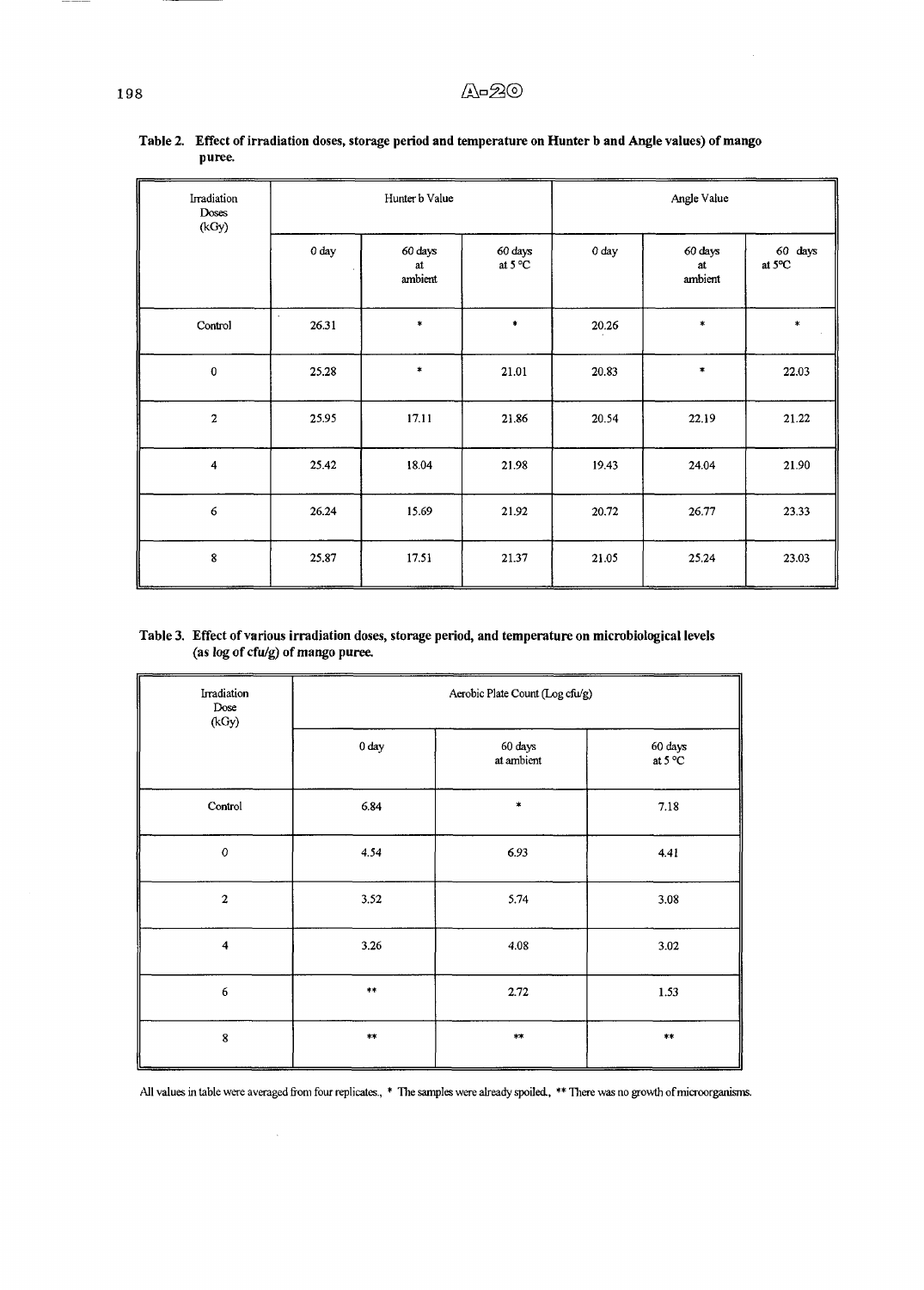

**Fig. 1 Heat Inactivation of Polyphenol Oxidase Enzyme as % relative activity at 60,**

**70, 80 and 90 °c**





Activity at 60, 70, 80 and 90 °C.